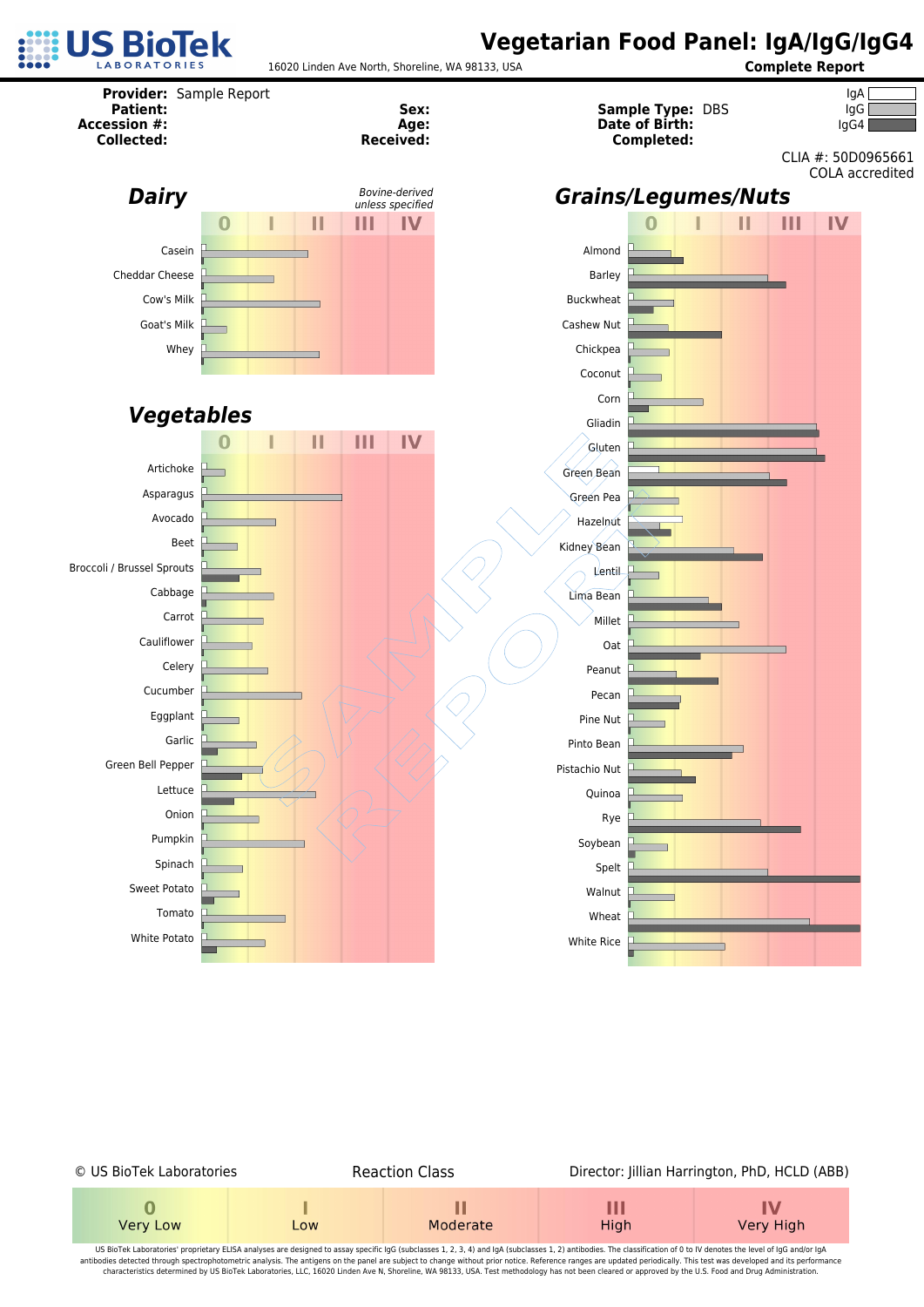



| © US BioTek Laboratories |     | <b>Reaction Class</b> |           | Director: Jillian Harrington, PhD, HCLD (ABB) |
|--------------------------|-----|-----------------------|-----------|-----------------------------------------------|
| Very Low                 | Low | Moderate              | Ш<br>High | IV<br>Very High                               |

US BioTek Laboratories' proprietary ELISA analyses are designed to assay specific IgG (subclasses 1, 2, 3, 4) and IgA (subclasses 1, 2) antibodies. The classification of 0 to IV denotes the level of IgG and/or IgA antibodies detected through spectrophotometric analysis. The antigens on the panel are subject to change without prior notice. Reference ranges are updated periodically. This test was developed and its performance characteristics determined by US BioTek Laboratories, LLC, 16020 Linden Ave N, Shoreline, WA 98133, USA. Test methodology has not been cleared or approved by the U.S. Food and Drug Administration.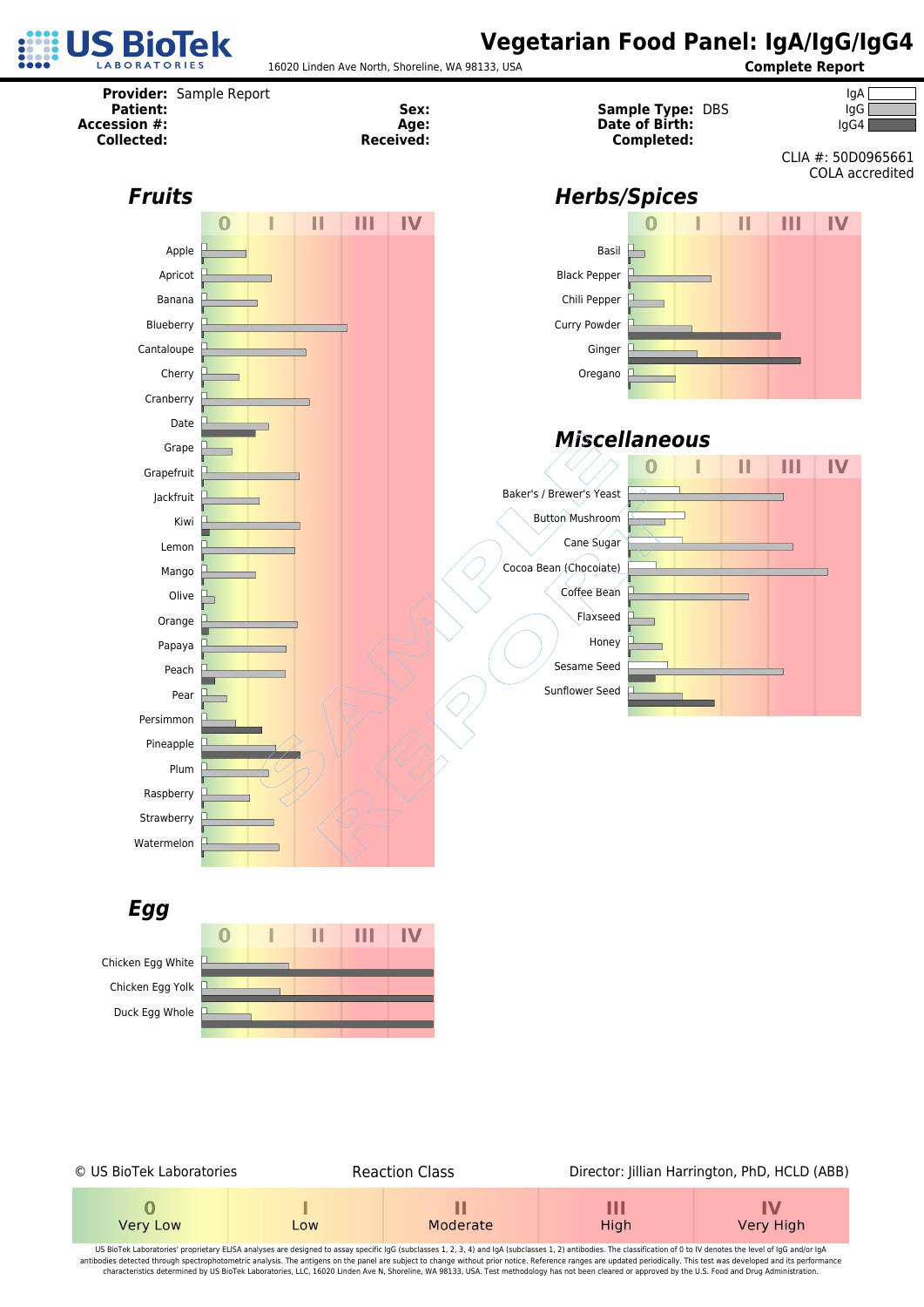

16020 Linden Ave North, Shoreline, WA 98133, USA **Complete Report**

**Date of Birth:** IgG4

| Provider: Sample Report<br><b>Patient:</b><br><b>Accession #:</b><br><b>Collected:</b> |         |                 |             | Sex:<br>Age:<br><b>Received:</b> | <b>Sample Type: DBS</b><br>Date of Birth:<br>Completed: | IgA<br>IgG<br>IgG4<br>CLIA #: 50D0 |                 |             |                         |
|----------------------------------------------------------------------------------------|---------|-----------------|-------------|----------------------------------|---------------------------------------------------------|------------------------------------|-----------------|-------------|-------------------------|
|                                                                                        |         |                 |             |                                  |                                                         |                                    |                 |             | COLA aco                |
| <b>Dairy</b>                                                                           |         |                 |             |                                  | <b>Vegetables (Continued)</b>                           |                                    |                 |             |                         |
| <b>Antigen Name</b>                                                                    | Analyte | Class           | Value       | <b>Very Low</b><br>Range         | Antigen Name                                            | Analyte                            | Class           | Value       | <b>Very Lo</b><br>Range |
| Casein                                                                                 | lgA     | <b>Very Low</b> | $0.00$ mg/L | $<$ 1.95 mg/L                    | Onion                                                   | lgA                                | <b>Very Low</b> | $0.00$ mg/L | $<$ 1.95 mg/            |
| Casein                                                                                 | IgG     | Moderate        | 5.88 mg/L   | $<$ 3 mg/L                       | Onion                                                   | IgG                                | Low             | 4.07 mg/L   | $<$ 3.5 mg/             |
| Casein                                                                                 | lgG4    | <b>Very Low</b> | $0.00$ mg/L | $<$ 1.2 mg/L                     | Onion                                                   | lgG4                               | <b>Very Low</b> | $0.00$ mg/L | $< 1.2$ mg/             |
| Cheddar Cheese                                                                         | lgA     | <b>Very Low</b> | $0.00$ mg/L | $<$ 1.95 mg/L                    | Pumpkin                                                 | lgA                                | <b>Very Low</b> | $0.00$ mg/L | $<$ 1.95 mg/            |
| Cheddar Cheese                                                                         | lgG     | Low             | 4.12 mg/L   | $<$ 3 mg/L                       | Pumpkin                                                 | lgG                                | Moderate        | 7.33 mg/L   | $<$ 3 mg/               |
| Cheddar Cheese                                                                         | lgG4    | <b>Very Low</b> | $0.00$ mg/L | $<$ 1.2 mg/L                     | Pumpkin                                                 | lgG4                               | <b>Very Low</b> | $0.00$ mg/L | $< 1.2$ mg/             |
| Cow's Milk                                                                             | lgA     | <b>Very Low</b> | $0.00$ mg/L | $<$ 1.95 mg/L                    | Spinach                                                 | lgA                                | <b>Very Low</b> | $0.00$ mg/L | $<$ 1.95 mg/            |
| Cow's Milk                                                                             | IgG     | Moderate        | $6.17$ mg/L | $<$ 2 mg/L                       | Spinach                                                 | lgG                                | <b>Very Low</b> | 3.10 mg/L   | $<$ 3.5 mg/             |
| Cow's Milk                                                                             | lgG4    | <b>Very Low</b> | $0.00$ mg/L | $<$ 1.2 mg/L                     | Spinach                                                 | lgG4                               | <b>Very Low</b> | $0.00$ mg/L | $< 1.2$ mg/             |
| Goat's Milk                                                                            | lgA     | <b>Very Low</b> | $0.00$ mg/L | $<$ 1.95 mg/L                    | Sweet Potato                                            | IgA                                | <b>Very Low</b> | $0.00$ mg/L | $< 1.95$ mg/            |
| Goat's Milk                                                                            | IgG     | <b>Very Low</b> | $1.07$ mg/L | $<$ 2 mg/L                       | Sweet Potato                                            | lgG                                | <b>Very Low</b> | 5.66 mg/L   | $<$ 7 mg/               |
| Goat's Milk                                                                            | lgG4    | <b>Very Low</b> | $0.00$ mg/L | $<$ 1.2 mg/L                     | Sweet Potato                                            | lgG4                               | <b>Very Low</b> | $0.31$ mg/L | $<$ 1.2 mg/             |
| Whey                                                                                   | lgA     | <b>Very Low</b> | $0.00$ mg/L | $<$ 1.95 mg/L                    | Tomato                                                  | lgA                                | <b>Very Low</b> | $0.00$ mg/L | $< 1.95$ mg/            |
| Whey                                                                                   | lgG     | Moderate        | $6.13$ mg/L | $<$ 2 mg/L                       | Tomato                                                  | lgG                                | Low             | 4.57 mg/L   | $< 2.8$ mg/             |
| Whey                                                                                   | lgG4    | <b>Very Low</b> | $0.03$ mg/L | $<$ 1.2 mg/L                     | Tomato                                                  | lgG4                               | <b>Very Low</b> | $0.00$ mg/L | $<$ 1.2 mg/             |
|                                                                                        |         |                 |             |                                  | <b>White Potato</b>                                     | lgA                                | <b>Very Low</b> | $0.00$ mg/L | $<$ 1.95 mg/            |
| <b>Vegetables</b>                                                                      |         |                 |             | <b>Very Low</b>                  | <b>White Potato</b>                                     | lgG                                | Low             | 6.07 mg/L   | $<$ 5 mg/               |
| <b>Antigen Name</b>                                                                    | Analyte | Class           | Value       | Range                            | White Potato                                            | lgG4                               | <b>Very Low</b> | 0.39 mg/L   | $< 1.2$ mg/             |
| Artichoke                                                                              | lgA     | <b>Very Low</b> | $0.00$ mg/L | $<$ 1.95 mg/L                    | Grains/Legumes/Nuts                                     |                                    |                 |             |                         |
| Artichoke                                                                              | IgG     | <b>Very Low</b> | 9.82 mg/L   | $<$ 20 mg/L                      |                                                         |                                    |                 |             | <b>Very Lo</b>          |
| Artichoke                                                                              | lgG4    | <b>Very Low</b> | $0.00$ mg/L | $<$ 1.2 mg/L                     | <b>Antigen Name</b>                                     | Analyte                            | <b>Class</b>    | Value       | Range                   |
| Asparagus                                                                              | lgA     | <b>Very Low</b> | $0.00$ mg/L | $<$ 1.95 mg/L                    | Almond                                                  | IgA                                | <b>Very Low</b> | $0.00$ mg/L | $< 1.95$ mg/            |
| Asparagus                                                                              | IgG     | High            | 16.20 mg/L  | $<$ 5 $mg/L$                     | Almond                                                  | IgG                                | <b>Very Low</b> | 2.74 mg/L   | $<$ 3 mg/               |
| Asparagus                                                                              | lgG4    | <b>Very Low</b> | $0.00$ mg/L | $< 1.2$ mg/l                     | Almond                                                  | lgG4                               | Low             | $1.85$ mg/L | $< 1.2$ mg/             |
| Avocado                                                                                | lgA     | <b>Very Low</b> | $0.00$ mg/L | $<$ 1.95 mg/L                    | Barley                                                  | lgA                                | <b>Very Low</b> | $0.00$ mg/L | $<$ 1.95 mg/            |
| Avocado                                                                                | lgG     | Low             | 3.20 mg/L   | $\leq$ mg/L                      | Barley                                                  | lgG                                | High            | 8.01 mg/L   | $<$ 3 mg/               |
| Avocado                                                                                | lgG4    | <b>Very Low</b> | $0.00$ mg/L | $< 1.2$ mg/L                     | Barley                                                  | lgG4                               | High            | 12.98 mg/L  | $< 1.2$ mg/             |
| <b>Beet</b>                                                                            | lgA     | <b>Very Low</b> | $0.00$ mg/L | $<$ 1,95 mg/L                    | <b>Buckwheat</b>                                        | lgA                                | <b>Very Low</b> | $0.00$ mg/L | $<$ 1.95 mg/            |
| Beet                                                                                   | lgG     | <b>Very Low</b> | $4.64$ mg/L | $<$ 6 mg/ $L$                    | <b>Buckwheat</b>                                        | lgG                                | <b>Very Low</b> | 2.91 mg/L   | $<$ 3 mg/               |
| Beet                                                                                   | lgG4    | <b>Very Low</b> | $0.00$ mg/L | $<$ 1.2 mg/L                     | <b>Buckwheat</b>                                        | IgG4                               | <b>Very Low</b> | $0.63$ mg/L | $<$ 1.2 mg/             |
| Broccoli / Brussel Sprouts                                                             | lgA     | <b>Very Low</b> | $0.00$ mg/L | <1,95 mg/L                       | Cashew Nut                                              | lgA                                | <b>Very Low</b> | $0.00$ mg/L | $<$ 1.95 mg/            |
| Broccoli / Brussel Sprouts                                                             | IgG     | Low             | $9.72$ mg/L | $< 7.5$ mg/L                     | Cashew Nut                                              | lgG                                | <b>Very Low</b> | 2.55 mg/L   | $<$ 3 mg/               |
| Broccoli / Brussel Sprouts                                                             | lgG4    | Very Low        | $0.96$ mg/L | $\leq 1.2$ mg/L                  | Cashew Nut                                              | lgG4                               | <b>Moderate</b> | 4.74 mg/L   | $<$ 1.2 mg/             |
| Cabbage                                                                                | lgA     | Very Low        | $0.00$ mg/L | $<$ 1.95 mg/L                    | Chickpea                                                | lgA                                | <b>Very Low</b> | $0.00$ mg/L | $<$ 1.95 mg/            |

|                            |             |                                    |                           |                             |                               |                |                      |                         | CLIA #: 50D0965661<br>COLA accredited |
|----------------------------|-------------|------------------------------------|---------------------------|-----------------------------|-------------------------------|----------------|----------------------|-------------------------|---------------------------------------|
| <b>Dairy</b>               |             |                                    |                           |                             | <b>Vegetables (Continued)</b> |                |                      |                         |                                       |
| <b>Antigen Name</b>        | Analyte     | Class                              | Value                     | <b>Very Low</b><br>Range    | Antigen Name                  | Analyte        | Class                | Value                   | <b>Very Low</b><br>Range              |
| Casein                     | IgA         | <b>Very Low</b>                    | $0.00$ mg/L               | $<$ 1.95 mg/L               | Onion                         | IgA            | <b>Very Low</b>      | $0.00$ mg/L             | $<$ 1.95 mg/L                         |
| Casein                     | IgG         | Moderate                           | 5.88 mg/L                 | $<$ 3 mg/L                  | Onion                         | IgG            | Low                  | 4.07 mg/L               | $<$ 3.5 mg/L                          |
| Casein                     | lgG4        | <b>Very Low</b>                    | $0.00$ mg/L               | $<$ 1.2 mg/L                | Onion                         | lgG4           | <b>Very Low</b>      | $0.00$ mg/L             | $<$ 1.2 mg/L                          |
| Cheddar Cheese             | IgA         | <b>Very Low</b>                    | $0.00$ mg/L               | $<$ 1.95 mg/L               | Pumpkin                       | lgA            | <b>Very Low</b>      | $0.00$ mg/L             | $<$ 1.95 mg/L                         |
| Cheddar Cheese             | IgG         | Low                                | 4.12 mg/L                 | $<$ 3 mg/L                  | Pumpkin                       | lgG            | Moderate             | 7.33 mg/L               | $<$ 3 mg/L                            |
| Cheddar Cheese             | lgG4        | <b>Very Low</b>                    | $0.00$ mg/L               | $<$ 1.2 mg/L                | Pumpkin                       | lgG4           | <b>Very Low</b>      | $0.00$ mg/L             | $<$ 1.2 mg/L                          |
| Cow's Milk                 | lgA         | <b>Very Low</b>                    | $0.00$ mg/L               | $<$ 1.95 mg/L               | Spinach                       | lgA            | <b>Very Low</b>      | $0.00$ mg/L             | $<$ 1.95 mg/L                         |
| Cow's Milk                 | lgG         | Moderate                           | $6.17$ mg/L               | $<$ 2 mg/L                  | Spinach                       | lgG            | <b>Very Low</b>      | $3.10$ mg/L             | $<$ 3.5 mg/L                          |
| Cow's Milk                 | lgG4        | <b>Very Low</b>                    | $0.00$ mg/L               | $<$ 1.2 mg/L                | Spinach                       | lgG4           | <b>Very Low</b>      | $0.00$ mg/L             | $<$ 1.2 mg/L                          |
| Goat's Milk                | IgA         | <b>Very Low</b>                    | $0.00$ mg/L               | $<$ 1.95 mg/L               | Sweet Potato                  | IgA            | <b>Very Low</b>      | $0.00$ mg/L             | $<$ 1.95 mg/L                         |
| Goat's Milk                | IgG         | <b>Very Low</b>                    | $1.07$ mg/L               | $<$ 2 mg/L                  | Sweet Potato                  | lgG            | <b>Very Low</b>      | 5.66 mg/L               | $<$ 7 mg/L                            |
| Goat's Milk                | lgG4        | <b>Very Low</b>                    | $0.00$ mg/L               | $<$ 1.2 mg/L                | Sweet Potato                  | lgG4           | <b>Very Low</b>      | $0.31$ mg/L             | $<$ 1.2 mg/L                          |
| Whey                       | IgA         | <b>Very Low</b>                    | $0.00$ mg/L               | $<$ 1.95 mg/L               | Tomato                        | lgA            | <b>Very Low</b>      | $0.00$ mg/L             | $<$ 1.95 mg/L                         |
| Whey                       | IgG         | Moderate                           | $6.13$ mg/L               | $<$ 2 mg/L                  | Tomato                        | IgG            | Low                  | 4.57 mg/L               | $<$ 2.8 mg/L                          |
| Whey                       | lgG4        | <b>Very Low</b>                    | $0.03$ mg/L               | $<$ 1.2 mg/L                | Tomato                        | lgG4           | <b>Very Low</b>      | $0.00$ mg/L             | $<$ 1.2 mg/L                          |
| <b>Vegetables</b>          |             |                                    |                           |                             | <b>White Potato</b>           | IgA            | <b>Very Low</b>      | $0.00$ mg/L             | $<$ 1.95 mg/L                         |
|                            |             |                                    |                           | <b>Very Low</b>             | White Potato                  | ∤gG            | Low                  | $6.07$ mg/L             | $<$ 5 mg/L                            |
| <b>Antigen Name</b>        | Analyte     | Class                              | Value                     | Range                       | White Potato                  | lgG4           | <b>Very Low</b>      | $0.39$ mg/L             | $<$ 1.2 mg/L                          |
| Artichoke                  | IgA         | <b>Very Low</b>                    | $0.00$ mg/L               | $<$ 1.95 mg/L               | <b>Grains/Legumes/Nuts</b>    |                |                      |                         |                                       |
| Artichoke<br>Artichoke     | IgG<br>lgG4 | <b>Very Low</b><br><b>Very Low</b> | 9.82 mg/L<br>$0.00$ mg/L  | $<$ 20 mg/L<br>$<$ 1.2 mg/L | <b>Antigen Name</b>           | <b>Analyte</b> | Class                | Value                   | <b>Very Low</b>                       |
| Asparagus                  | lgA         | <b>Very Low</b>                    | $0.00$ mg/L               | $<$ 1.95 mg/L               | Almond                        | IgA            | <b>Very Low</b>      | $0.00$ mg/L             | Range<br>$<$ 1.95 mg/L                |
| Asparagus                  | IgG         | High                               | 16.20 mg/L                | <5 mg/L                     | Almond                        | IgG            | <b>Very Low</b>      | 2.74 mg/L               | $<$ 3 mg/L                            |
| Asparagus                  | lgG4        | <b>Very Low</b>                    | $0.00$ mg/L               | $< 1.2$ mg/L                | Almond                        | lgG4           | Low                  | $1.85$ mg/L             | $<$ 1.2 mg/L                          |
| Avocado                    | IgA         | <b>Very Low</b>                    | $0.00$ mg/L               | $<$ 1.95 $mg/L$             | Barley                        | lgA            | <b>Very Low</b>      | $0.00$ mg/L             | $<$ 1.95 mg/L                         |
| Avocado                    | IgG         | Low                                | 3.20 mg/L                 | $\leq$ mg/L                 | Barley                        | IgG            | High                 | 8.01 mg/L               | $<$ 3 mg/L                            |
| Avocado                    | lgG4        | <b>Very Low</b>                    | $0.00$ mg/L               | $< 1.2$ mg/L                | Barley                        | IgG4           | High                 | 12.98 mg/L              | $<$ 1.2 mg/L                          |
| <b>Beet</b>                | IgA         | <b>Very Low</b>                    | $0.00$ mg/L               | $<$ 1,95 mg/L               | Buckwheat                     | lgA            | <b>Very Low</b>      | $0.00$ mg/L             | $<$ 1.95 mg/L                         |
| <b>Beet</b>                | IgG         | <b>Very Low</b>                    | $4.64$ mg/L               | $<$ 6 mg/L                  | <b>Buckwheat</b>              | IgG            | <b>Very Low</b>      | 2.91 mg/L               | $<$ 3 mg/L                            |
| Beet                       | lgG4        | <b>Very Low</b>                    | $0.00$ mg/L               | $<$ 1.2 mg/L                | <b>Buckwheat</b>              | lgG4           | <b>Very Low</b>      | $0.63$ mg/L             | $<$ 1.2 mg/L                          |
| Broccoli / Brussel Sprouts | lgA         | <b>Very Low</b>                    | $0.00$ mg/L               | $<$ 1,95 mg/L               | Cashew Nut                    | lgA            | <b>Very Low</b>      | $0.00$ mg/L             | $<$ 1.95 mg/L                         |
| Broccoli / Brussel Sprouts | IgG         | Low                                | $9.72 \text{ mg/L}$       | $\leq 7.5$ mg/L             | Cashew Nut                    | lgG            | <b>Very Low</b>      | 2.55 mg/L               | $<$ 3 mg/L                            |
| Broccoli / Brussel Sprouts | lgG4        | <b>Very Low</b>                    | $0.96$ mg/L               | $\leq 1.2$ mg/L             | Cashew Nut                    | lgG4           | Moderate             | 4.74 mg/L               | $<$ 1.2 mg/L                          |
| Cabbage                    | IgA         | Very Low                           | $0.00$ mg/ $\square$      | $<$ 1.95 mg/L               | Chickpea                      | lgA            | <b>Very Low</b>      | $0.00$ mg/L             | $<$ 1.95 mg/L                         |
| Cabbage                    | IgG         | Low∠                               | 5.96 mg/L                 | $<$ 3.5 mg/L                | Chickpea                      | IgG            | <b>Very Low</b>      | 2.61 mg/L               | $<$ 3 mg/L                            |
| Cabbage                    | lgG4        | <b>Very Low</b>                    | $0.11$ mg/L               | $<$ 1.2 mg/L                | Chickpea                      | lgG4           | <b>Very Low</b>      | $0.00$ mg/L             | $<$ 1.2 mg/L                          |
| Carrot                     | IgA         | <b>Very Low</b>                    | $0.00$ mg/L               | $<$ 1.95 mg/L               | Coconut                       | lgA            | <b>Very Low</b>      | $0.00$ mg/L             | $<$ 1.95 mg/L                         |
| Carrot                     | lgG         | Low                                | 5.26 mg/L                 | <4 mg/L                     | Coconut                       | lgG            | <b>Very Low</b>      | 2.87 mg/L               | $<$ 4 mg/L                            |
| Carrot                     | IgG4        | <b>Very Low</b>                    | $0.00$ mg/L               | $<$ 1.2 mg/L                | Coconut                       | lgG4           | <b>Very Low</b>      | $0.00$ mg/L             | $<$ 1.2 mg/L                          |
| Cauliflower                | IgA         | <b>Very Low</b>                    | $0.00$ mg/L               | $<$ 1.95 mg/L               | Corn                          | lgA            | <b>Very Low</b>      | $0.00$ mg/L             | $<$ 1.95 mg/L                         |
| Cauliflower                | IgG         | Low                                | 3.16 mg/L                 | $<$ 3 mg/L                  | Corn                          | IgG            | Low                  | 6.43 mg/L               | $<$ 4 mg/L                            |
| Cauliflower                | lgG4        | <b>Very Low</b>                    | $0.02$ mg/L               | $<$ 1.2 mg/L                | Corn                          | lgG4           | <b>Very Low</b>      | $0.52$ mg/L             | $<$ 1.2 mg/L                          |
| Celery                     | lgA         | <b>Very Low</b>                    | $0.00$ mg/L               | $<$ 1.95 mg/L               | Gliadin                       | lgA            | <b>Very Low</b>      | $0.00$ mg/L             | $<$ 1.95 mg/L                         |
| Celery                     | IgG         | Low                                | 5.67 mg/L                 | $<$ 4 mg/L                  | Gliadin                       | lgG            | Very High            | 19.80 mg/L              | $<$ 3.5 mg/L                          |
| Celery                     | lgG4        | <b>Very Low</b>                    | $0.00$ mg/L               | $<$ 1.2 mg/L                | Gliadin                       | lgG4           | Very High            | 20.89 mg/L              | $<$ 1.2 mg/L                          |
| Cucumber                   | IgA         | <b>Very Low</b>                    | $0.00$ mg/L               | $<$ 1.95 mg/L               | Gluten                        | lgA            | <b>Very Low</b>      | $0.00$ mg/L             | $<$ 1.95 mg/L                         |
| Cucumber                   | IgG         | Moderate                           | 6.57 mg/L                 | $<$ 3 mg/L                  | Gluten                        | IgG            | Very High            | 19.90 mg/L              | $<$ 3.5 mg/L                          |
| Cucumber                   | lgG4        | <b>Very Low</b>                    | $0.00$ mg/L               | $<$ 1.2 mg/L                | Gluten                        | lgG4           | Very High            | 23.61 mg/L              | $<$ 1.2 mg/L                          |
| Eggplant                   | IgA         | <b>Very Low</b>                    | $0.00$ mg/L               | $<$ 1.95 mg/L               | Green Bean                    | IgA            | <b>Very Low</b>      | 1.30 mg/L               | $<$ 1.95 mg/L                         |
| Eggplant                   | IgG         | <b>Very Low</b>                    | 6.39 mg/L                 | $<8$ mg/L                   | Green Bean                    | IgG            | High                 | 16.52 mg/L              | $<8$ mg/L                             |
| Eggplant                   | lgG4        | <b>Very Low</b>                    | $0.00$ mg/L               | $<$ 1.2 mg/L                | Green Bean                    | lgG4           | High                 | 13.18 mg/L              | $<$ 1.2 mg/L                          |
| Garlic                     | IgA         | <b>Very Low</b>                    | $0.00$ mg/L               | $<$ 1.95 mg/L               | Green Pea                     | IgA            | <b>Very Low</b>      | $0.00$ mg/L             | $<$ 1.95 mg/L                         |
| Garlic                     | IgG         | Low                                | 6.70 mg/L                 | $<$ 6 mg/L                  | Green Pea                     | IgG            | Low                  | 3.14 mg/L               | $<$ 3 mg/L                            |
| Garlic                     | lgG4        | <b>Very Low</b>                    | $0.40$ mg/L               | $<$ 1.2 mg/L                | Green Pea                     | lgG4           | <b>Very Low</b>      | $0.00$ mg/L             | $<$ 1.2 mg/L                          |
| Green Bell Pepper          | lgA         | <b>Very Low</b>                    | $0.00$ mg/L               | $<$ 1.95 mg/L               | Hazelnut                      | IgA            | Low                  | 2.28 mg/L               | $<$ 1.95 mg/L                         |
| Green Bell Pepper          | IgG         | Low                                | 5.20 mg/L                 | $<$ 4 mg/L                  | Hazelnut                      | IgG            | <b>Very Low</b>      | 2.71 mg/L               | $<$ 4 mg/L                            |
| Green Bell Pepper          | lgG4        | <b>Very Low</b>                    | $1.03$ mg/L               | $<$ 1.2 mg/L                | Hazelnut                      | lgG4           | <b>Very Low</b>      | 1.09 mg/L               | $<$ 1.2 mg/L                          |
| Lettuce                    | lgA         | <b>Very Low</b>                    | $0.00$ mg/L               | $<$ 1.95 mg/L               | Kidney Bean                   | lgA            | <b>Very Low</b>      | $0.00$ mg/L             | $<$ 1.95 mg/L                         |
| Lettuce<br>Lettuce         | IgG<br>lgG4 | Moderate<br><b>Very Low</b>        | 10.42 mg/L<br>$0.82$ mg/L | $<$ 3.5 mg/L                | Kidney Bean                   | IgG            | Moderate<br>Moderate | 13.08 mg/L<br>8.91 mg/L | $<8$ mg/L<br>$<$ 1.2 mg/L             |
|                            |             |                                    |                           | $<$ 1.2 mg/L                | Kidney Bean                   | lgG4           |                      |                         |                                       |

US BioTek Laboratories' proprietary ELISA analyses are designed to assay specific IgG (subclasses 1, 2, 3, 4) and IgA (subclasses 1, 2) antibodies. The classification of 0 to IV denotes the level of IgG and/or IgA antibodies detected through spectrophotometric analysis. The antigens on the panel are subject to change without prior notice. Reference ranges are updated periodically. This test was developed and its performance characteristics determined by US BioTek Laboratories, LLC, 16020 Linden Ave N, Shoreline, WA 98133, USA. Test methodology has not been cleared or approved by the U.S. Food and Drug Administration.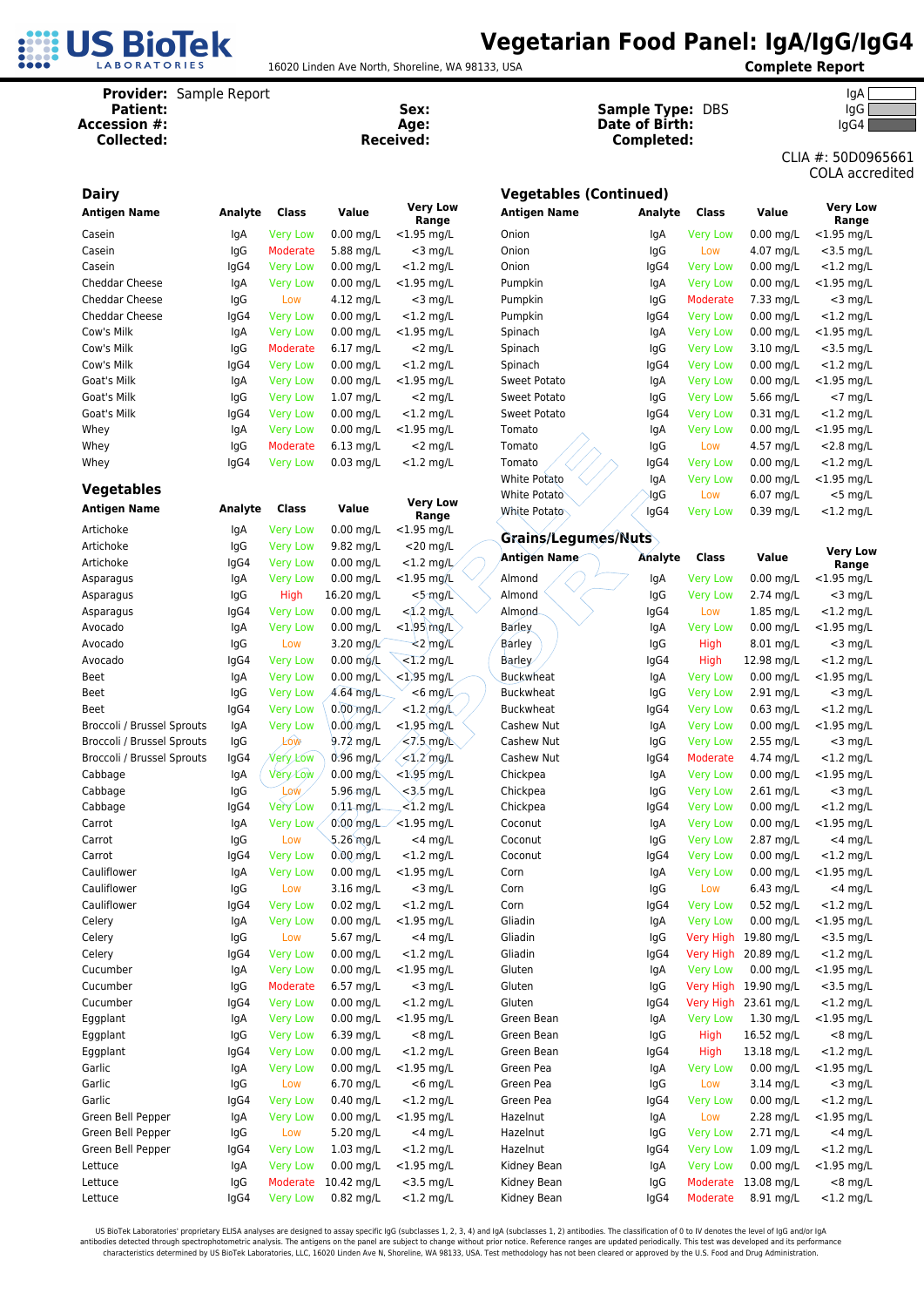

16020 Linden Ave North, Shoreline, WA 98133, USA **Complete Report**

**Provider:** Sample Report lgA<br> **Patient:** Cample Report **IgA**<br> **Patient:** Cample Type: DBS<br>
IgG **Sample Type: DBS** 

5661 dited

| Accession #:<br><b>Collected:</b>      |             | Age:<br><b>Received:</b>           |                          |                              | <b>Date of Birth:</b><br>Completed: |             |                                    | lgG4                       |                                       |  |
|----------------------------------------|-------------|------------------------------------|--------------------------|------------------------------|-------------------------------------|-------------|------------------------------------|----------------------------|---------------------------------------|--|
|                                        |             |                                    |                          |                              |                                     |             |                                    |                            | CLIA #: 50D0965<br><b>COLA</b> accred |  |
| <b>Grains/Legumes/Nuts (Continued)</b> |             |                                    |                          |                              | <b>Fruits (Continued)</b>           |             |                                    |                            |                                       |  |
| <b>Antigen Name</b>                    | Analyte     | Class                              | Value                    | <b>Very Low</b><br>Range     | <b>Antigen Name</b>                 | Analyte     | Class                              | Value                      | <b>Very Low</b><br>Range              |  |
| Lentil                                 | IgA         | <b>Very Low</b>                    | $0.00$ mg/L              | $<$ 1.95 mg/L                | Blueberry                           | lgA         | <b>Very Low</b>                    | $0.00$ mg/L                | $<$ 1.95 mg/L                         |  |
| Lentil                                 | IgG         | <b>Very Low</b>                    | $2.66$ mg/L              | $<$ 4 mg/L                   | Blueberry                           | IgG         | High                               | 18.03 mg/L                 | $<$ 8 mg/L                            |  |
| Lentil                                 | lgG4        | <b>Very Low</b>                    | $0.00$ mg/L              | $<$ 1.2 mg/L                 | Blueberry                           | lgG4        | <b>Very Low</b>                    | $0.01$ mg/L                | $<$ 1.2 mg/L                          |  |
| Lima Bean                              | lgA         | <b>Very Low</b>                    | $0.00$ mg/L              | $<$ 1.95 mg/L                | Cantaloupe                          | lgA         | <b>Very Low</b>                    | $0.00$ mg/L                | $<$ 1.95 mg/L                         |  |
| Lima Bean                              | IgG         | Low                                | 4.46 mg/L                | $<$ 3 mg/L                   | Cantaloupe                          | IgG         | Moderate                           | 19.90 mg/L                 | $<$ 12 mg/L                           |  |
| Lima Bean                              | lgG4        | Moderate                           | 4.74 mg/L                | $<$ 1.2 mg/L                 | Cantaloupe                          | lgG4        | <b>Very Low</b>                    | $0.00$ mg/L                | $<$ 1.2 mg/L                          |  |
| Millet                                 | lgA         | <b>Very Low</b>                    | $0.00$ mg/L              | $<$ 1.95 mg/L                | Cherry                              | lgA         | <b>Very Low</b>                    | $0.00$ mg/L                | $<$ 1.95 mg/L                         |  |
| Millet                                 | IgG         | Moderate                           | 9.51 mg/L                | $<$ 4 mg/L                   | Cherry                              | IgG         | <b>Very Low</b>                    | 4.04 mg/L                  | $<$ 5 mg/L                            |  |
| Millet                                 | lgG4        | <b>Very Low</b>                    | $0.00$ mg/L              | $<$ 1.2 mg/L                 | Cherry                              | lgG4        | <b>Very Low</b>                    | $0.00$ mg/L                | $<$ 1.2 mg/L                          |  |
| Oat                                    | lgA         | <b>Very Low</b>                    | $0.00$ mg/L              | $<$ 1.95 mg/L                | Cranberry                           | lgA         | <b>Very Low</b>                    | $0.00$ mg/L                | $<$ 1.95 mg/L                         |  |
| Oat                                    | IgG         | High                               | 12.37 mg/L               | $<$ 4 mg/L                   | Cranberry                           | IgG         | Moderate                           | 8.45 mg/L                  | $<$ 2.8 mg/L                          |  |
| Oat                                    | lgG4        | Low                                | 3.12 mg/L                | $<$ 1.2 mg/L                 | Cranberry                           | lgG4        | <b>Very Low</b>                    | $0.00$ mg/L                | $<$ 1.2 mg/L                          |  |
| Peanut                                 | lgA         | <b>Very Low</b>                    | $0.00$ mg/L              | $<$ 1.95 mg/L                | Date                                | lgA         | <b>Very Low</b>                    | $0.00$ mg/L                | $<$ 1.95 mg/L                         |  |
| Peanut                                 | IgG         | Low                                | $4.15$ mg/L              | $<$ 4 mg/L                   | Date                                | IgG         | Low                                | 7.17 mg/L                  | $<$ 5 mg/L                            |  |
| Peanut                                 | lgG4        | Low                                | 4.48 mg/L                | $<$ 1.2 mg/L                 | Date                                | lgG4        | Low                                | 1.75 mg/L                  | $<$ 1.2 mg/L                          |  |
| Pecan                                  | lgA         | <b>Very Low</b>                    | $0.00$ mg/L              | $<$ 1.95 mg/L                | Grape                               | lgA         | <b>Very Low</b>                    | $0.00$ mg/L                | $<$ 1.95 mg/L                         |  |
| Pecan                                  | IgG         | Low                                | 4.50 mg/L                | $<$ 4 mg/L                   | Grape                               | lgG         | <b>Very Low</b>                    | 3.26 mg/L                  | $<$ 5 mg/L                            |  |
| Pecan                                  | lgG4        | Low                                | 1.52 mg/L                | $<$ 1.2 mg/L                 | Grape                               | lgG4        | <b>Very Low</b>                    | $0.00$ mg/L                | $<$ 1.2 mg/L                          |  |
| Pine Nut<br>Pine Nut                   | lgA         | <b>Very Low</b>                    | $0.00$ mg/L              | $<$ 1.95 mg/L                | Grapefruit                          | JgA         | <b>Very Low</b>                    | $0.00$ mg/L                | $<$ 1.95 mg/L                         |  |
| Pine Nut                               | IgG         | <b>Very Low</b><br><b>Very Low</b> | 2.73 mg/L<br>$0.00$ mg/L | $<$ 3.5 mg/L<br>$<$ 1.2 mg/L | Grapefruit<br>Grapefruit            | IgG<br>lgG4 | Moderate                           | $6.10$ mg/L<br>$0.00$ mg/L | $<$ 3 mg/L                            |  |
| Pinto Bean                             | lgG4<br>lgA | <b>Very Low</b>                    | $0.00$ mg/L              | $<$ 1.95 mg/L                | Jackfruit                           | lgA         | <b>Very Low</b><br><b>Very Low</b> | $0.00$ mg/L                | $<$ 1.2 mg/L<br>$<$ 1.95 mg/L         |  |
| Pinto Bean                             | IgG         | Moderate                           | 11.77 mg/L               | $<$ 4 mg/L                   | Jackfruit                           | IgG         | Low                                | $4.12$ mg/L                | $<$ 3.5 mg/L                          |  |
| Pinto Bean                             | lgG4        | Moderate                           | 5.76 mg/L                | $<1.2$ mg/L                  | Jackfruit                           | lgG4        | <b>Very Low</b>                    | $0.00$ mg/L                | $<$ 1.2 mg/L                          |  |
| Pistachio Nut                          | lgA         | <b>Very Low</b>                    | $0.00$ mg/L              | $<$ 1.95 mg/L                | Kiwi                                | lgA         | <b>Very Low</b>                    | $0.00$ mg/L                | $<$ 1.95 mg/L                         |  |
| Pistachio Nut                          | IgG         | Low                                | 3.26 mg/L                | $\frac{1}{2}$ mg/L           | Kiwi                                | IgG         | Moderate                           | 10.69 mg/L                 | $<$ 5 mg/L                            |  |
| Pistachio Nut                          | lgG4        | Low                                | 2.76 mg/L                | $<1.2$ mg/L                  | Kiwi                                | lgG4        | <b>Very Low</b>                    | $0.19$ mg/L                | $<$ 1.2 mg/L                          |  |
| Quinoa                                 | lgA         | <b>Very Low</b>                    | $0.00$ mg/L              | $<$ 1.95 mg/L                | Lemon                               | lgA         | <b>Very Low</b>                    | $0.00$ mg/L                | $<$ 1.95 mg/L                         |  |
| Quinoa                                 | IgG         | Low                                | 3.51 mg/L                | $<$ 3 mg/ $\angle$           | Lemon                               | IgG         | Low                                | 5.98 mg/L                  | $<$ 3.5 mg/L                          |  |
| Quinoa                                 | lgG4        | <b>Very Low</b>                    | $0.00$ mg/L              | $<$ 1.2 mg/l                 | Lemon                               | lgG4        | <b>Very Low</b>                    | $0.00$ mg/L                | $<$ 1.2 mg/L                          |  |
| Rye                                    | lgA         | <b>Very Low</b>                    | $0.00$ mg/L              | $<$ 1.95 mg/L                | Mango                               | lgA         | <b>Very Low</b>                    | $0.00$ mg/L                | $<$ 1.95 mg/L                         |  |
| Rye                                    | IgG         | Moderate                           | 14.79 mg/L               | $\measuredangle$ 4 mg/L      | Mango                               | IgG         | Low                                | 3.48 mg/L                  | $<$ 3 mg/L                            |  |
| Rye                                    | lgG4        | High                               | 16.04 mg/L               | $\leq 1.2$ mg/L              | Mango                               | lgG4        | <b>Very Low</b>                    | $0.00$ mg/L                | $<$ 1.2 mg/L                          |  |
| Soybean                                | IgA         | Very Low                           | $0.00$ mg/ $\&$          | $<$ 1.95 mg/L                | Olive                               | lgA         | <b>Very Low</b>                    | $0.00$ mg/L                | $<$ 1.95 mg/L                         |  |
| Soybean                                | IgG         | ∀éry Łow                           | 2.52 mg/L                | $<$ 3 mg/L                   | Olive                               | IgG         | <b>Very Low</b>                    | $0.54$ mg/L                | $<$ 2 mg/L                            |  |
| Soybean                                | lgG4        | <b>Very Low</b>                    | $0.17$ mg/L              | $<$ 1.2 mg/L                 | Olive                               | lgG4        | <b>Very Low</b>                    | $0.00$ mg/L                | $<$ 1.2 mg/L                          |  |
| Spelt                                  | IgA         | <b>Very Low</b>                    | $0.00$ mg/L              | $<$ 1.95 mg/L                | Orange                              | lgA         | <b>Very Low</b>                    | $0.00$ mg/L                | $<$ 1.95 mg/L                         |  |
| Spelt                                  | IgG         | High                               | $16.01$ mg/L             | $<$ 6 mg/L                   | Orange                              | IgG         | Moderate                           | 5.63 mg/L                  | $<$ 3 mg/L                            |  |
| Spelt                                  | lgG4        | Very High                          | 39.37 mg/L               | $<$ 1.2 mg/L                 | Orange                              | lgG4        | <b>Very Low</b>                    | $0.18$ mg/L                | $<$ 1.2 mg/L                          |  |
| Walnut                                 | IgA         | <b>Very Low</b>                    | $0.00$ mg/L              | $<$ 1.95 mg/L                | Papaya                              | lgA         | <b>Very Low</b>                    | $0.00$ mg/L                | $<$ 1.95 mg/L                         |  |
| Walnut                                 | IgG         | <b>Very Low</b>                    | 4.92 mg/L                | $<$ 5 mg/L                   | Papaya                              | IgG         | Low                                | 7.30 mg/L                  | $<$ 4 mg/L                            |  |
| Walnut                                 | lgG4        | <b>Very Low</b>                    | $0.00$ mg/L              | $<$ 1.2 mg/L                 | Papaya                              | lgG4        | <b>Very Low</b>                    | $0.00$ mg/L                | $<$ 1.2 mg/L                          |  |
| Wheat                                  | lgA         | <b>Very Low</b>                    | $0.00$ mg/L              | $<$ 1.95 mg/L                | Peach                               | lgA         | <b>Very Low</b>                    | $0.00$ mg/L                | $<$ 1.95 mg/L                         |  |
| Wheat                                  | IgG         | High                               | 15.36 mg/L               | $<$ 3.5 mg/L                 | Peach                               | IgG         | Low                                | 5.52 mg/L                  | $<$ 3.5 mg/L                          |  |
| Wheat                                  | lgG4        | <b>Very High</b>                   | 39.37 mg/L               | $<$ 1.2 mg/L                 | Peach                               | lgG4        | <b>Very Low</b>                    | 0.33 mg/L                  | $<$ 1.2 mg/L                          |  |
| White Rice                             | lgA         | <b>Very Low</b>                    | $0.00$ mg/L              | $<$ 1.95 mg/L                | Pear                                | lgA         | <b>Very Low</b>                    | $0.00$ mg/L                | $<$ 1.95 mg/L                         |  |
| White Rice                             | IgG         | Moderate                           | 6.29 mg/L                | $<$ 3.5 mg/L                 | Pear                                | IgG         | <b>Very Low</b>                    | $1.08$ mg/L                | $<$ 4 mg/L                            |  |
| White Rice                             | lgG4        | <b>Very Low</b>                    | $0.12$ mg/L              | $<$ 1.2 mg/L                 | Pear                                | lgG4        | <b>Very Low</b>                    | $0.00$ mg/L                | $<$ 1.2 mg/L                          |  |
| <b>Fruits</b>                          |             |                                    |                          |                              | Persimmon                           | lgA         | <b>Very Low</b>                    | $0.00$ mg/L                | $<$ 1.95 mg/L                         |  |
| <b>Antigen Name</b>                    | Analyte     | Class                              | Value                    | <b>Very Low</b>              | Persimmon                           | IgG         | <b>Very Low</b>                    | 2.58 mg/L                  | $<$ 3.5 mg/L                          |  |
|                                        |             |                                    |                          | Range                        | Persimmon                           | lgG4        | Low                                | 2.22 mg/L                  | $<$ 1.2 mg/L                          |  |
| Apple                                  | lgA         | <b>Very Low</b>                    | $0.00$ mg/L              | $<$ 1.95 mg/L                | Pineapple                           | lgA         | <b>Very Low</b>                    | $0.00$ mg/L                | $<$ 1.95 mg/L                         |  |
| Apple                                  | IgG         | <b>Very Low</b>                    | 4.83 mg/L                | $<$ 5 mg/L                   | Pineapple                           | IgG         | Low                                | 12.75 mg/L                 | $<$ 8 mg/L                            |  |
| Apple                                  | lgG4        | <b>Very Low</b>                    | $0.00$ mg/L              | $<$ 1.2 mg/L                 | Pineapple                           | lgG4        | Moderate                           | 5.32 mg/L                  | $<$ 1.2 mg/L                          |  |
| Apricot                                | lgA         | <b>Very Low</b>                    | $0.00$ mg/L              | $<$ 1.95 mg/L                | Plum                                | lgA         | <b>Very Low</b>                    | $0.00$ mg/L                | $<$ 1.95 mg/L                         |  |
| Apricot                                | IgG         | Low                                | 3.00 mg/L                | $<$ 2 mg/L                   | Plum<br>Plum                        | IgG         | Low                                | 4.43 mg/L<br>$0.00$ mg/L   | $<$ 3.2 mg/L                          |  |
| Apricot                                | lgG4        | <b>Very Low</b>                    | $0.05$ mg/L              | $<$ 1.2 mg/L                 |                                     | lgG4        | <b>Very Low</b><br><b>Very Low</b> |                            | $<$ 1.2 mg/L<br>$<$ 1.95 mg/L         |  |
| Banana                                 | lgA         | <b>Very Low</b>                    | $0.00$ mg/L              | $<$ 1.95 mg/L                | Raspberry<br>Raspberry              | lgA<br>IgG  | Low                                | $0.00$ mg/L<br>4.12 mg/L   | $<$ 4 mg/L                            |  |
| Banana                                 | IgG         | Low                                | 4.78 mg/L                | $<$ 4 mg/L                   | Raspberry                           | IgG4        | <b>Very Low</b>                    | $0.00$ mg/L                | $<$ 1.2 mg/L                          |  |
| Banana                                 | IgG4        | <b>Very Low</b>                    | $0.00$ mg/L              | $<$ 1.2 mg/L                 |                                     |             |                                    |                            |                                       |  |

US BioTek Laboratories' proprietary ELISA analyses are designed to assay specific IgG (subclasses 1, 2, 3, 4) and IgA (subclasses 1, 2) antibodies. The classification of 0 to IV denotes the level of IgG and/or IgA المعالمة